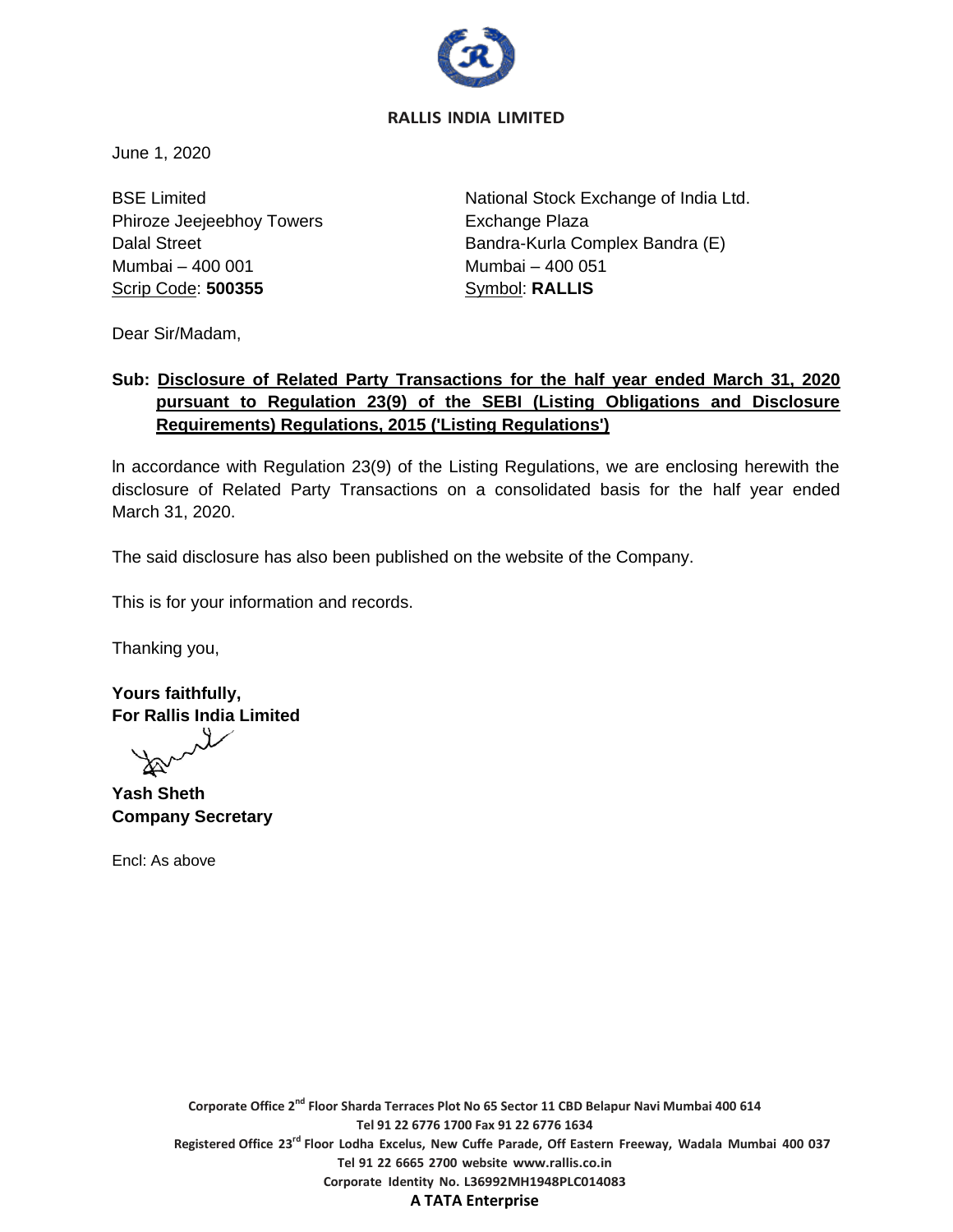#### **Consolidated disclosure of related party transactions and balances for the half year ended March 31, 2020 :**

Rallis India Limited's principal related parties consist of its holding company Tata Chemicals Limited and its subsidiaries, its own subsidiaries, affiliates and key managerial personnel. The Group's material related party transactions and outstanding balances are with related parties with whom the Group routinely enter into transactions in the ordinary course of business."

Details of transactions between the Group and other related party are disclosed below.

#### **1. Parent of the Holding company**

| <b>Name of Parent</b> | Country | <b>Holding</b> |
|-----------------------|---------|----------------|
|                       |         | As at          |
|                       |         | March 31, 2020 |
| Tata Chemicals Ltd.   | India   | 50.06%         |

#### **2. List of subsidiaries**

| <b>Name of subsidiaries</b>                         | Country   | Holding        |
|-----------------------------------------------------|-----------|----------------|
|                                                     |           | As at          |
|                                                     |           | March 31, 2020 |
| <b>Direct</b>                                       |           |                |
| Rallis Chemistry Exports Ltd.                       | India     | ۰              |
| PT. Metahelix Lifesciences Indonesia (Refer Note 1) | Indonesia | 65.77%         |

**Footnote :** 

1. Since Metahelix Life Sciences Limited cease to exist as subsidiary, now PT Metahelix Lifesciences Indonesia is a direct subsidiary of Rallis India Limited.

#### **3. Other Related Parties**

Rallis India Limited Provident Fund Rallis India Limited Management Staff Gratuity Fund Rallis India Limited Senior Assistants Super Annuation Scheme Rallis Executive Staff Super Annuation Fund Rallis India Limited Non-Management Staff Gratuity Fund

#### **4. Key Management Personnel**

Mr. Sanjiv Lal, Managing Director and CEO (w.e.f 1 April, 2019) Mr. V. Shankar, Managing Director and CEO (upto 31 March, 2019) Mr. R. Mukundan, Managing Director and CEO (w.e.f 3 December, 2018 till 31 March, 2019)

#### **5. Promoter Group** Tata Sons Private Limited

### **6. List of subsidiaries of Tata Sons Private Limited**

Tata Africa Services (Nigeria) Ltd. Infiniti Retail Ltd. Tata AIG General Insurance Co. Ltd. Tata Consultancy Services Ltd. Ecofirst Services Ltd. TC Travels & Services Ltd. Tata Teleservices Limited Tata Capital Financial Services Ltd. TASEC Limited Tata Strategic Management Group (Division of Tata Industries Limited) Impetis Biosciences Limited Ewart Investments Limited Tata Consulting Engineers Ltd.

## **6a. List of subsidiaries of Tata Chemicals Limited**

Tata Chemicals International Pte Ltd Tata Chemicals Magadi Limited

#### **7. Trading transactions**

During the year, Group entered into following trading transactions with related parties:

| Daring the year, droup entered mto ronowing trading transactions with related parties. |                    |                           |
|----------------------------------------------------------------------------------------|--------------------|---------------------------|
|                                                                                        |                    | (Rs. In lakhs)            |
| <b>Particulars</b>                                                                     | Sales of goods     | <b>Purchases of goods</b> |
|                                                                                        | For the year ended |                           |
|                                                                                        | March 31, 2020     |                           |
| Parent of the Holding Company                                                          |                    |                           |
| Tata Chemicals Ltd.                                                                    |                    | 1,117.43                  |
| <b>Subsidiary of Parent Company</b>                                                    |                    |                           |
| Tata Chemicals International Pte Ltd                                                   | 13,053.26          |                           |
| Subsidiaries of Tata Sons Private Ltd.                                                 |                    |                           |
| Infiniti Retail Ltd.                                                                   |                    | 0.04                      |

Sale of goods to related parties were made at the Group's usual list prices, less average discounts. Purchases were made at market price discounted to reflect the quantity of goods purchased and the relationship between the parties.